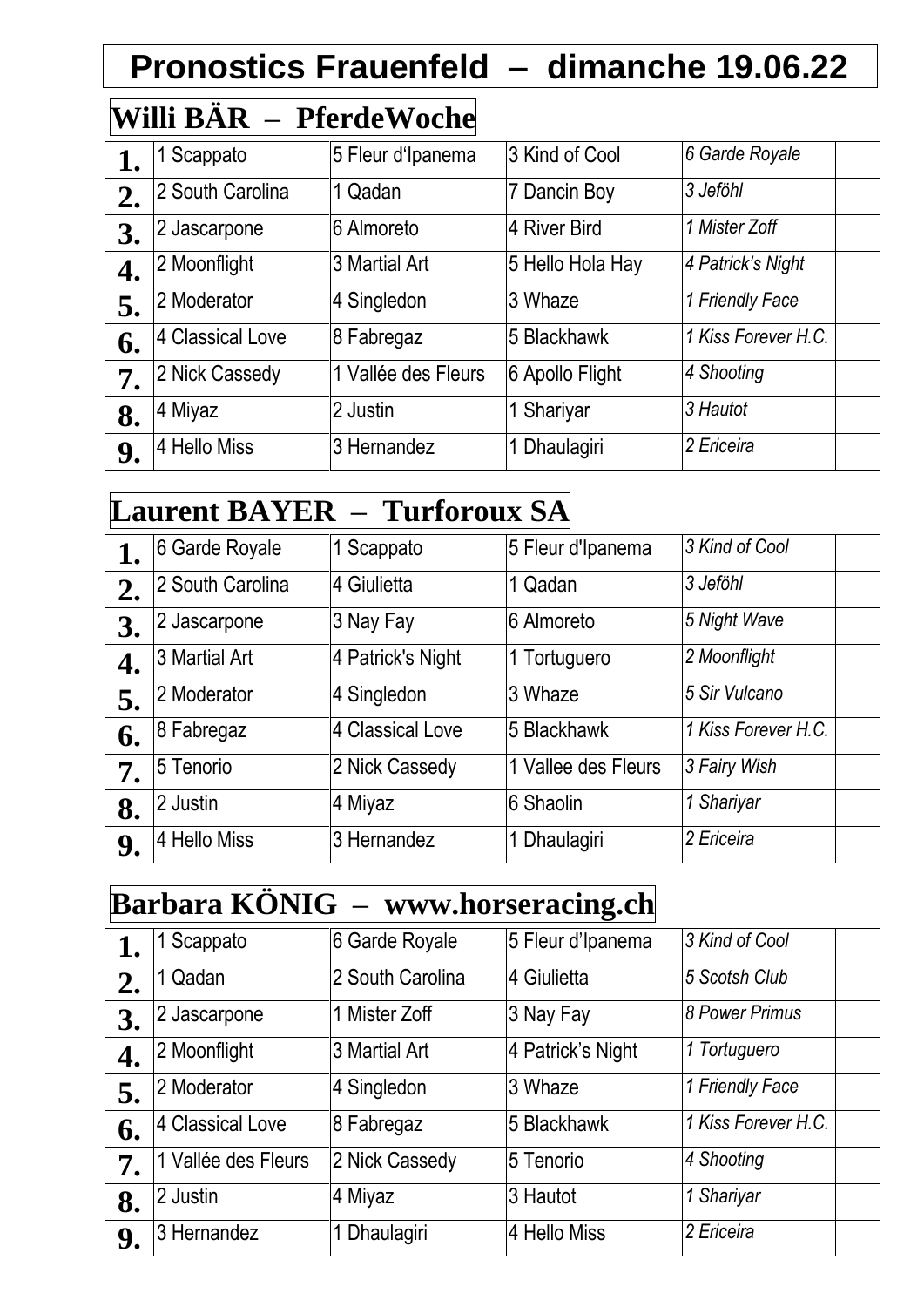### **Silvia LUSTI – Keystone SDA - ATS**

|    | 6 Garde Royale   | 1 Scappato          | 2 Lordino         | 5 Fleur d'Ipanema   |
|----|------------------|---------------------|-------------------|---------------------|
| 2. | 1 Qadan          | 4 Giulietta         | 2 South Carolina  | 3 Jeföhl            |
| 3. | 2 Jascarpone     | 1 Mister Zoff       | 3 Nay Fay         | 6 Almoreto          |
| 4. | 3 Martial Art    | 2 Moonflight        | 4 Patrick's Night | 1 Tortuguero        |
| 5. | 2 Moderator      | 3 Whaze             | 4 Singledon       | 5 Sir Vulcano       |
| 6. | 4 Classical Love | 8 Fabregaz          | 5 Blackhawk       | 1 Kiss Forever H.C. |
| 7. | 5 Tenorio        | 1 Vallee des Fleurs | 2 Nick Cassedy    | 4 Shooting          |
| 8. | 2 Justin         | 4 Miyaz             | 1 Shariyar        | 5 Notte A Roma      |
| 9. | 3 Hernandez      | 4 Hello Miss        | 5 Fortuna Fighter | 2 Ericeira          |

#### **Philippe PELLETIER – Paris-Turf**

|    | 6 Garde Royale   | 1 Scappato          | 3 Kind Of Cool    | 5 Fleur d'Ipanema  |
|----|------------------|---------------------|-------------------|--------------------|
| 2. | 2 South Carolina | 3 Jeföhll           | 1 Qadan           | 4 Giulietta        |
| 3. | 6 Almoreto       | 2 Jascarpone        | 4 River Bird      | 1 Mister Zoff      |
| 4. | 2 Moonflight     | 3 Martial Art       | 4 Patrick's Night | 1 Tortuguero       |
| 5. | 2 Moderator      | 4 Singledon         | 3 Whaze           | 1 Friendly Face    |
| 6. | 8 Fabregaz       | 4 Classical Love    | 5 Blackhawk       | 1 Kiss Forever H.C |
| 7. | 5 Tenorio        | 1 Vallée des Fleurs | 4 Shooting        | 2 Nick Cassedy     |
| 8. | 2 Justin         | 4 Miyaz             | 1 Shariyar        | 3 Hautot           |
| 9. | Dhaulagiri       | 4 Hello Miss        | 3 Hernandez       | 2 Ericeira         |

# **Denis ROUX – Turforoux SA**

|    | Scappato         | 3 Kind Of Cool      | 6 Garde Royale    | 2 Lordino          |  |
|----|------------------|---------------------|-------------------|--------------------|--|
| 2. | 2 South Carolina | 1 Qadan             | 3 Jeföhl          | 7 Dancin Boy       |  |
| 3. | 2 Jascarpone     | 4 River Bird        | 1 Mister Zoff     | 3 Nay Fay          |  |
| 4. | 2 Moonflight     | 3 Martial Art       | 4 Patrick's Night | 1 Tortuguero       |  |
| 5. | 2 Moderator      | 4 Singledon         | 3 Whaze           | 5 Sir Vulcano      |  |
| 6. | 8 Fabregaz       | 4 Classical Love    | 5 Blackhawk       | 1 Kiss Forever H.C |  |
| 7. | 2 Nick Cassedy   | 1 Vallee des Fleurs | 6 Apollo Flight   | 5 Tenorio          |  |
| 8. | 2 Justin         | 4 Miyaz             | 1 Shariyar        | 4 Miyaz            |  |
| 9. | 3 Hernandez      | 4 Hello Miss        | 1 Dhaulagiri      | 2 Ericeira         |  |